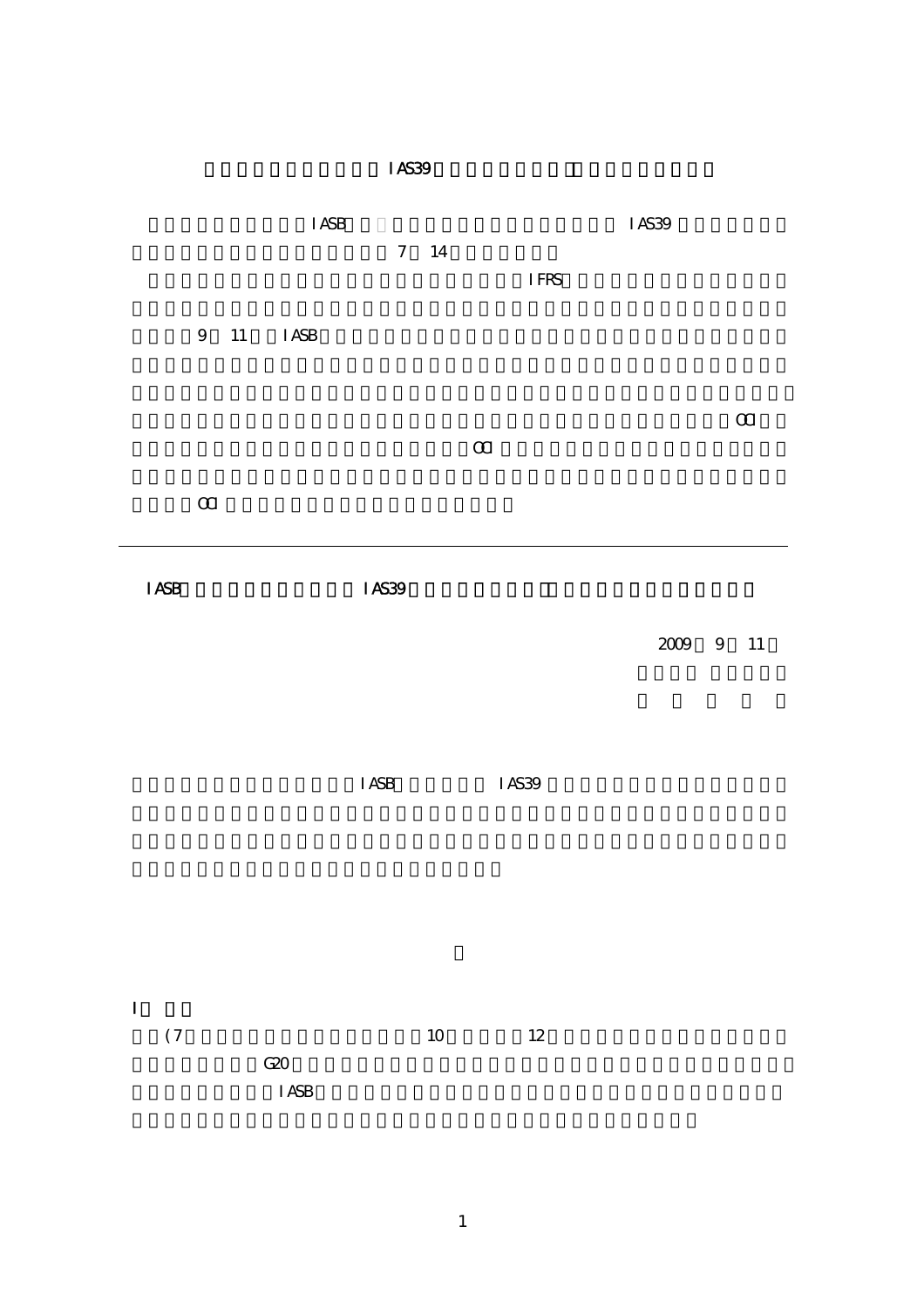質問 1~3:分類アプローチ

# other than temporary impairment

| 100 | 50 | $(Tranche 1) 50$ $(Tranche 2)$ |    |
|-----|----|--------------------------------|----|
|     |    | 100                            | 50 |

 $50$ 

質問 4:組込デリバティブ

質問 5~6:公正価値オプション

Accounting mismatch

Contract yield basis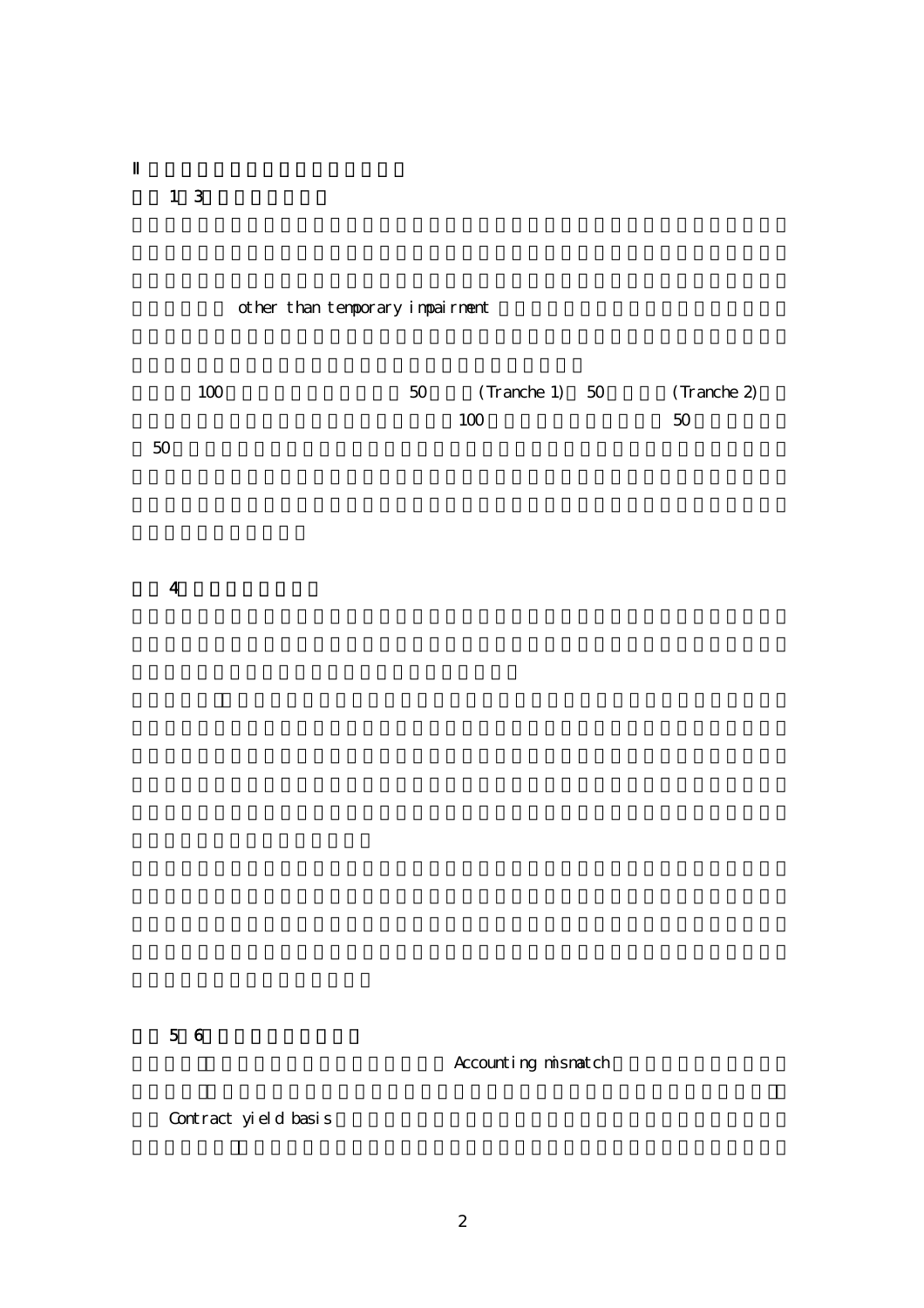質問 7:再分類

 $8<sub>9</sub>$  $I$ AS39  $I$ 

 $IAS39$ 

not nore reliable or less costly

Trigger event

Significant down side

10 11: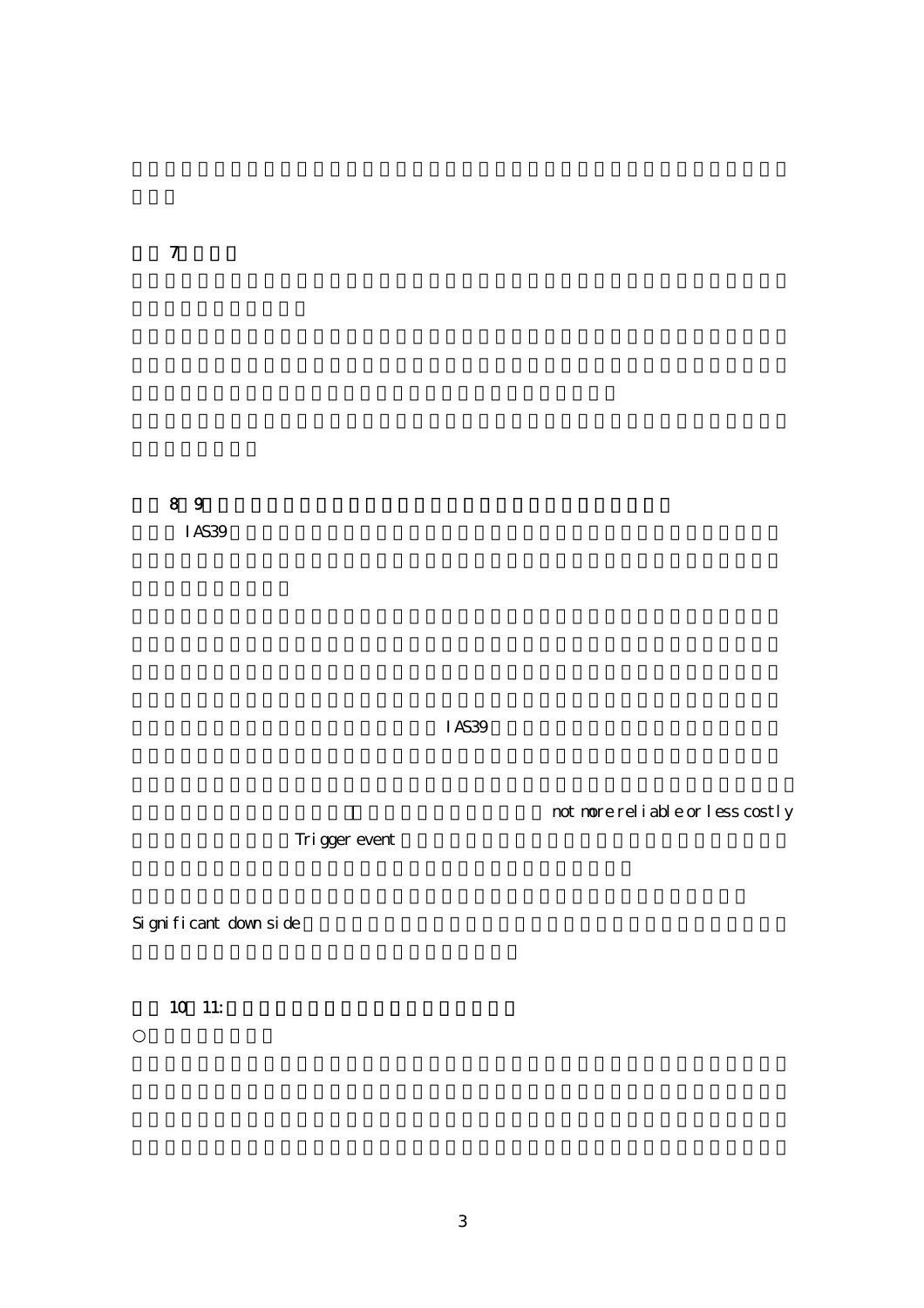Accounting Policy

 $\rm FASB$  $(2009 \t 7 \t 15)$  $FASB$  ) 質問 12~13:適用開始日及び経過措置 IAS8  $5 (1)$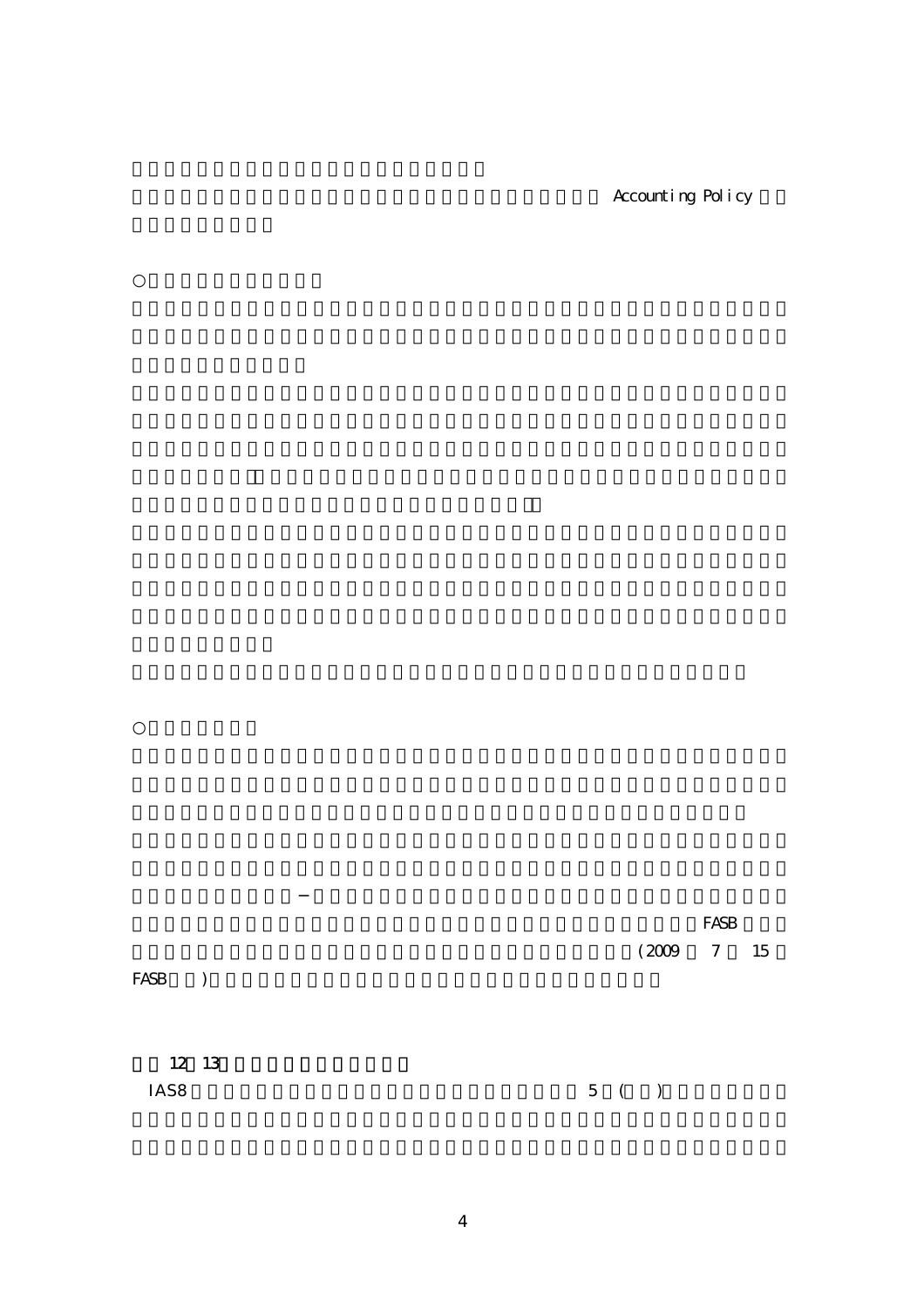**JFE**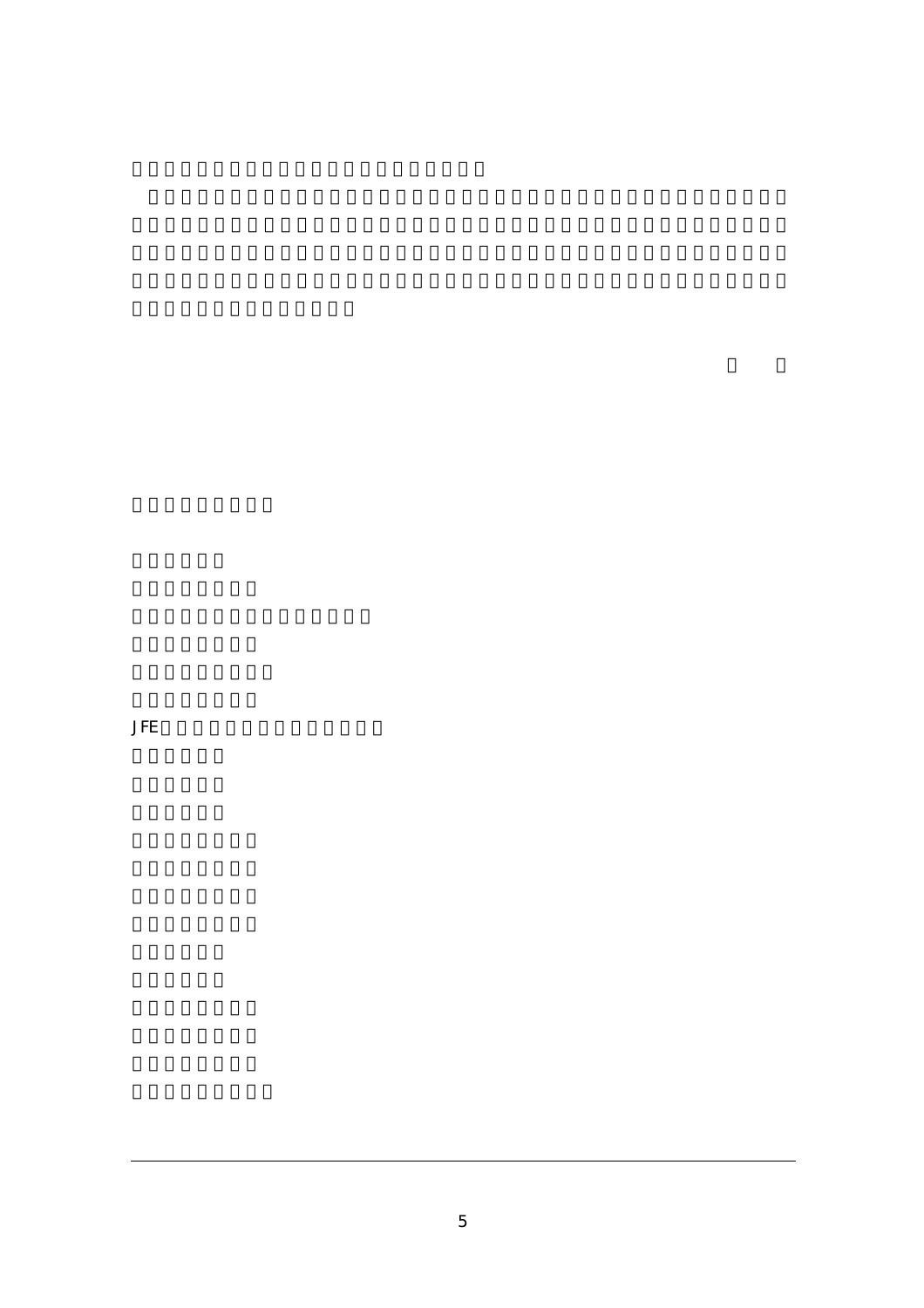September 11, 2009 Accounting & Tax Committee Japan Foreign Trade Council, Inc.

#### To the International Accounting Standards Board

# Comments on IASB "International Accounting Standards Exposure Draft IAS 39 (Financial Instruments)"

The following are the comments of the Accounting & Tax Committee of the Japan Foreign Trade Council regarding the International Accounting Standards Board Exposure Draft IAS 39. The Japan Foreign Trade Council, Inc. is a trade-industry association with trading companies and trading organizations as its core members, while the principal function of its Accounting  $\&$  Tax Committee is to respond to developments in new accounting standards and international accounting standards.

### I. Overview

In addition to the latest exposure draft (July) on "Classification and Measurement," exposure drafts on impairment and hedge accounting are scheduled to be released in October and December, respectively. While the position taken by the G20 is appreciated, the rapid-fire presentation of previously unfamiliar concepts and ideas leaves the impression that IASB is moving forward on its own. We believe sufficient time should be provided for full discussion to allow interested parties throughout the world to gain an accurate understanding of what is being proposed and to avoid future confusion in application and administration.

#### II. Specific Issues (Comments on Questions)

Questions 1–3: Classification approach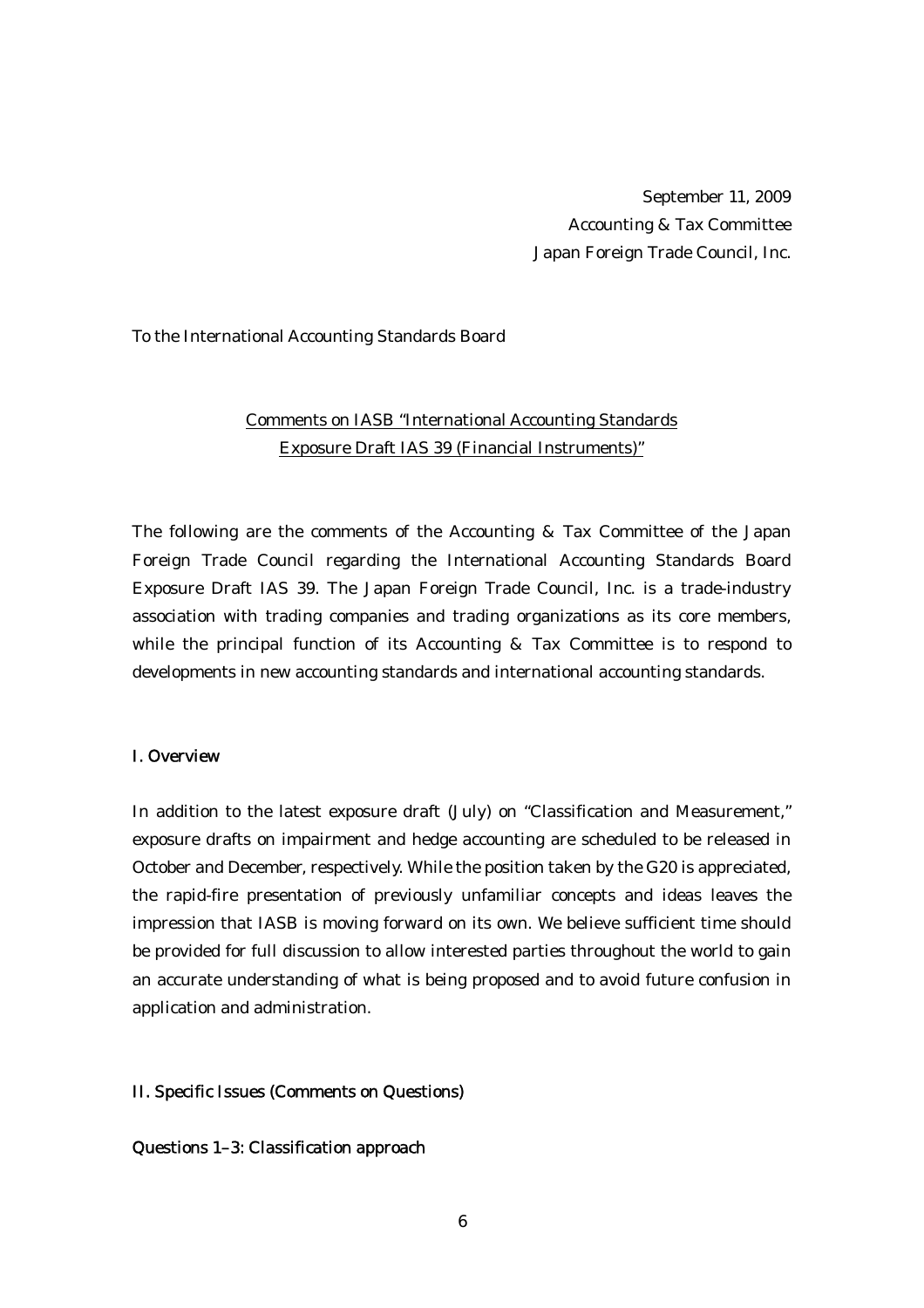It is stated that the subordination of a subordinated bond does not constitute a basic loan feature and that subordinated bonds should be measured at fair value. However, in terms of management's objective, some subordinated bonds do not differ from normal debt instruments in that both aim to receive repayment of principal and interest. Therefore, we believe that more decision-useful information can be provided to investors by using the amortized cost method and by recognizing other-than-temporary impairments attributable to credit risk. Furthermore, fair-value measurement of all subordinated bonds will entail substantial administrative burdens. We request that this matter be taken into consideration.

For instance, consider the following two cases. In the first case, an investor is holding subordinated bonds issued by a company that has procured 100 units of funds through the issuance of 50 units of corporate bonds (Tranche 1) and 50 units of subordinated bonds (Tranche 2). In the second case, an investor is holding uncollateralized bonds issued by a company that has procured 100 units of funds through the issuance of 50 units of collateralized bonds and 50 units of uncollateralized bonds. It is our understanding that the subordinated bonds would be measured at fair value, while the uncollateralized bonds would be measured at amortized cost. Intuitively, this appears to be incongruous. We believe that the subordination contained in contractual interest components and other similar cases should be considered as a basic loan feature.

## Question 4: Embedded derivatives

Room should be left for applying the amortized cost method to debt instruments that do not have basic loan features. Furthermore, for certain embedded derivatives in debt instruments, entities should be allowed to apply a classification approach and fair value measurement.

The exposure draft proposes that a "financial asset or financial liability would be measured at amortised cost if two conditions are met: the instrument has only basic loan features, and the instrument is managed on a contractual yield basis." Furthermore, it proposes that a classification approach cannot be applied to embedded derivatives in financial instruments and that these should not be treated separately from the host. This implies that a classification approach cannot be applied to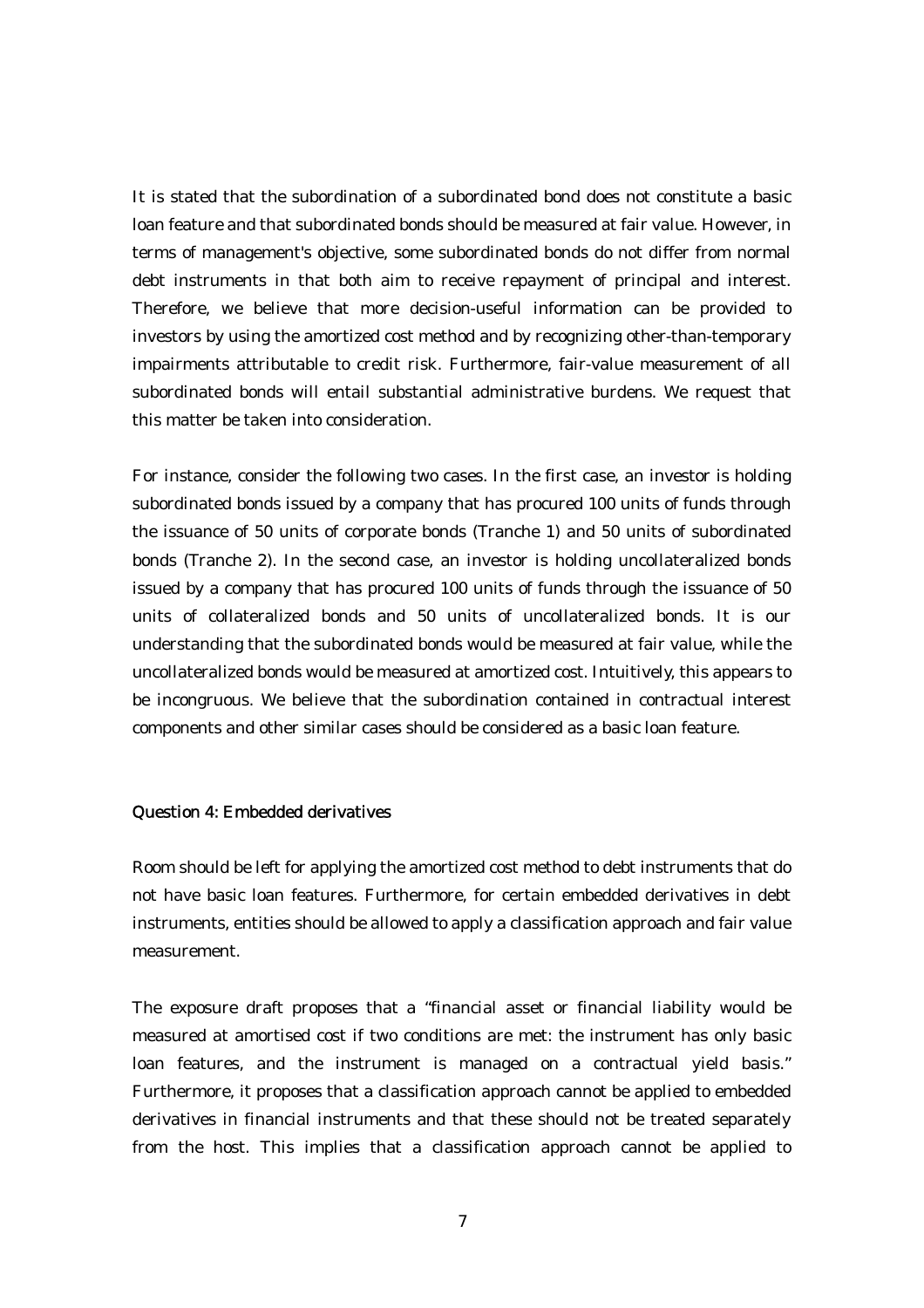conversion rights to common stock or leveraged interest conditions. In these instances, the entire financial instrument in question becomes subject to measurement at fair value.

On the other hand, unless an instrument is acquired for trading purposes, the normal purpose of holding a debt instrument is to earn interest income, regardless of the supplementary conditions that may apply to the instrument. It is therefore inappropriate to uniformly determine the method of measurement based on whether or not basic loan features are present. In the very least, entities should be allowed to separate the supplementary conditions from the host, subject them to fair-value measurement, and measure the remaining pure-bond element at amortized cost.

#### Question 5–6: Fair Value Option

Suppose an accounting mismatch would occur if a financial asset or financial liability were to be measured at amortized cost (i.e., the countervailing asset or liability is measured at fair value). In this situation, would there be a case in which management would opt to manage its financial assets or financial liabilities on a contractual yield basis? If measurement at amortized cost is inapplicable when a financial asset or financial liability is being managed on a fair-value basis, wouldn't this render the fair value option unnecessary? We request that you indicate what specific cases can be considered.

### Question 7: Reclassification

In cases of ex post changes in purpose of holding financial assets, entities should be permitted to change the method of measurement accordingly.

The exposure draft prohibits reclassification between amortized cost and fair value categories. However, consider a case in which the purpose of holding it changes from the initial purpose of earning interest income to the purpose of holding it for sale prior to maturity, or vice versa. In such instances, a mismatch would result between the purpose of holding and the measurement method.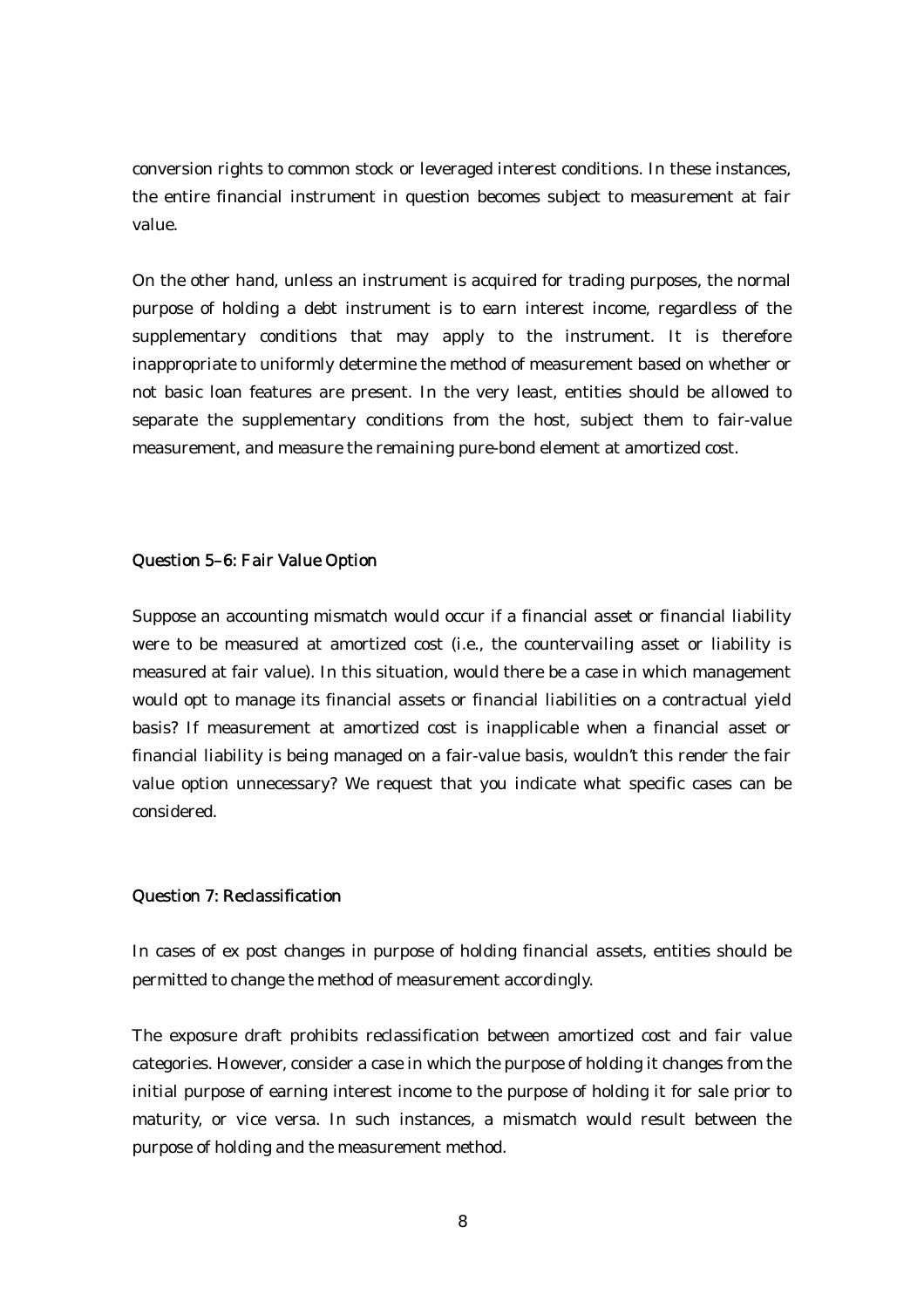To avoid such problems, we believe rules should allow for flexible choice of accounting category based on the nature of the transaction.

# Questions 8–9: Investments in equity instruments that do not have a quoted market price and whose fair value cannot be reliably measured

The current IAS 39 exceptional rule permitting the application of historical cost when an equity instrument does not have a quoted market price and whose fair value cannot be reliably measured should be maintained. As such, we oppose the exposure draft proposal for measurement at fair value.

First of all, it is extremely doubtful that measurement results of equity instruments that do not have a quoted market price and whose fair value cannot be reliably measured can be reliable and useful to users of financial statements. Moreover, how to measure fair value presents an important problem. A reliable method could be obtained if fair value were to be measured based on the net asset value of the investee company. However, this would result in confusion with measurement of investment profit and losses based on the equity method. Investments in affiliated companies are excluded from IAS 39. Hence, it would be incongruous for the fair-value measurement method for unlisted stocks to be similar to the measurement method for investment profit and losses based on the equity method. We believe that a new IAS 39 should provide examples regarding specific fair-value measurement methods. Some have argued that a determination of impairment at each balance sheet date is not more reliable or less costly than measurement at market value. However, the administrative burden of the former approach can be substantially reduced by such means as determining a trigger event. As such, it is clear that the latter approach carries a heavier administrative burden.

If changes in important values are not identified, quarterly measurement should be deemed unnecessary. For unimportant values, significant downside measurements should suffice. In any case, unless simplified procedures like these are permitted, accounting procedures will be rendered extremely difficult.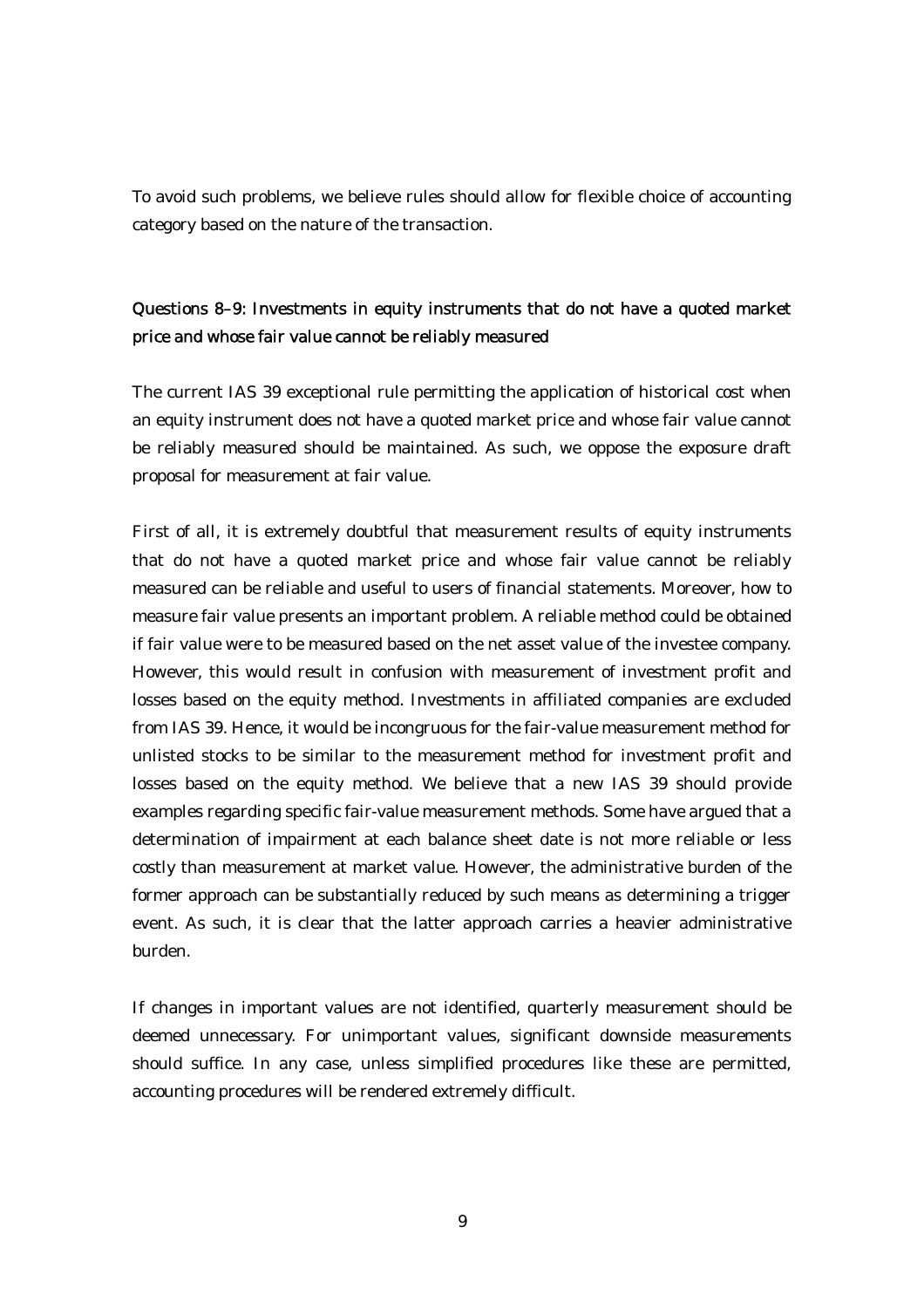# Questions 10–11: Investments in equity instruments that are measured at fair value through other comprehensive income

### $\bullet$  Unrealized gains/losses on investment securities

For equity instruments purchased for strategic purposes, the exposure draft permits an entity to recognize unrealized gains/losses on investment securities between fair value and book value in other comprehensive income. We believe this to be an appropriate measure because such equity instruments are generally acquired for the purpose of medium- to long-term asset formation and not for the realization of short-term capital gain. Moreover, we support this proposal in principle as it allows for choice in line with actual conditions that currently exist in Japan.

However, accounting policies should be disclosed indicating those investments that are presented in other comprehensive income.

#### $\bullet$  Recycling

Decisions on whether or not to allow recycling should not be based solely on the equity instrument in question. Rather, this matter should be comprehensively discussed after reviewing the concept of net income in international accounting standards. As such, we consider this proposal to be abrupt and unexpected.

Trading companies frequently increase their transactions with a given counterparty after having acquired an equity position in the counterparty. The corporate value of the counterparty is increased in this process, which in turn leads to further growth in transaction volume. For this business process to be properly assessed, it is not sufficient to include the profits generated from such transactions in net income. Instead, we believe that capital gains reflecting the increased corporate value of the counterparty should also be reflected in net income. (By the same token, impairments or capital losses resulting from failure to increase the corporate value of the counterparty and declining stock value should also be reflected in net income.)

Such investment decisions are made by comparing the investment amount and the present value of all cash inflows, including profits from transactions, dividends received, and sales of shares. In the exposure draft, while transaction profits are included in net income, dividends received and capital gains and losses are included in other comprehensive income. Not only is this inconsistent with the management approach,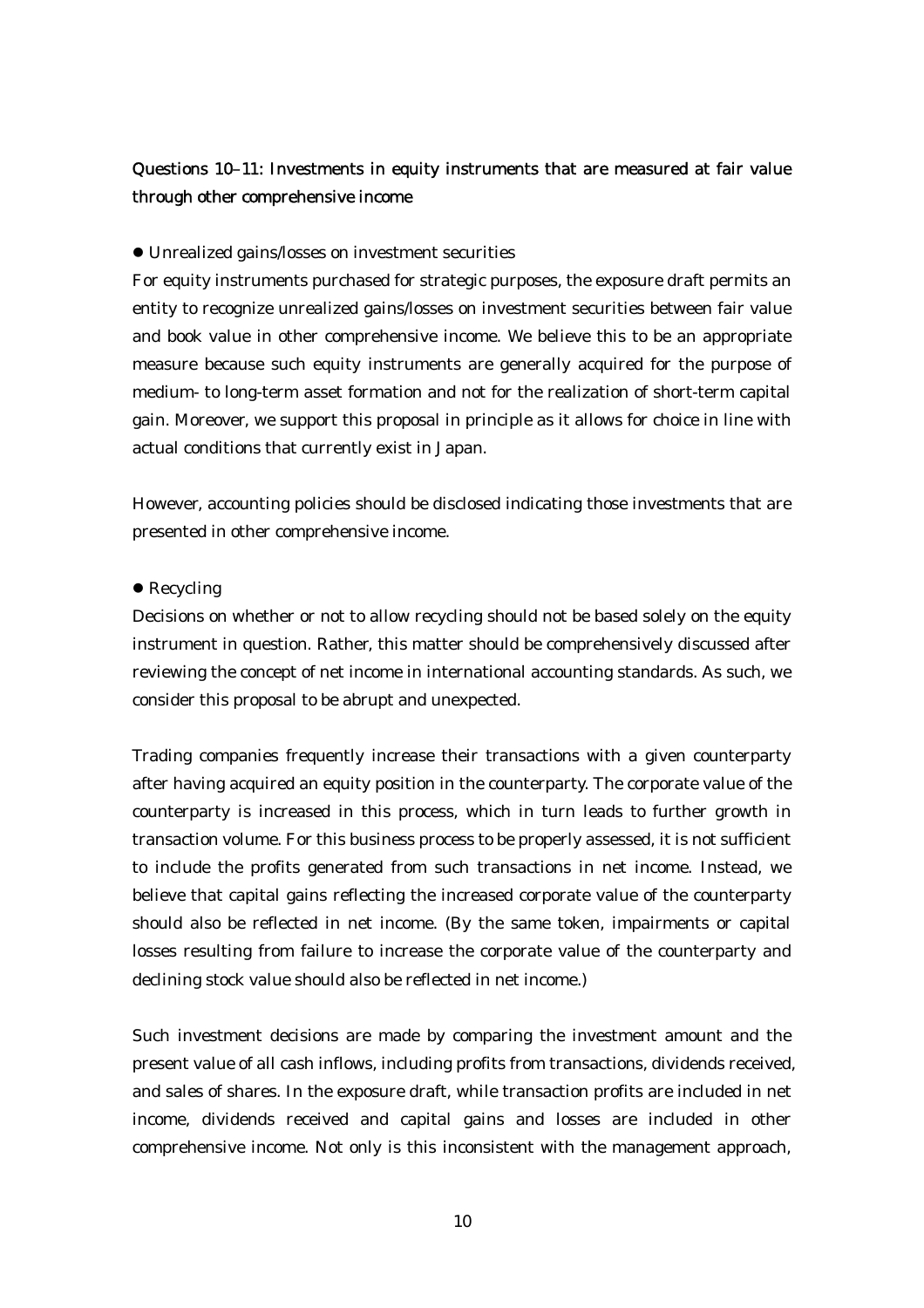but there is a very high likelihood that it will lead to misunderstanding on the part of financial statements users.

In light of the above, we believe it is desirable to maintain the current rules that allow recycling.

### **•** Dividends

As stated above, we believe it is desirable to maintain the current rules that allow recycling. However, in the event that recycling is disallowed, we would be particularly opposed to presenting dividends received from strategic shareholdings in other comprehensive income. We believe such dividends should be included in profit and loss accounts.

Decisions on viability of cross-shareholding investments are based on a comparison of the following costs and benefits. Benefits consist of those gains derived from establishing good relations with a counterparty leading to the promotion of transactions, and transaction profits related to recognizing profits and losses arising from day-to-day operations. Costs consist of the funding-cost of shareholding (interest paid minus dividends received). Based on this concept, the treatment of dividends should be discussed within the same framework as transaction profits and interest payments. Given that FASB discussions (FASB meeting of July 15, 2009) have been proceeding in the direction of continuing to include dividends in profit and loss accounts, we believe that their inclusion in other comprehensive income is unjustified.

### Questions 12–13: Effective date and transition

According to Paragraph 5 (Key Definitions) of IAS 8 "Accounting Policies, Changes in Accounting Estimates and Errors," the application of a standard is considered "impossible" when a company is unable to apply the standard after making all reasonable efforts. In actual practice however, we hear that there have been almost no cases in which retroactive application or retroactive restatement has been avoided because application of a standard has been "impossible."

Retroactive measurement of the fair value of financial instruments involves a number